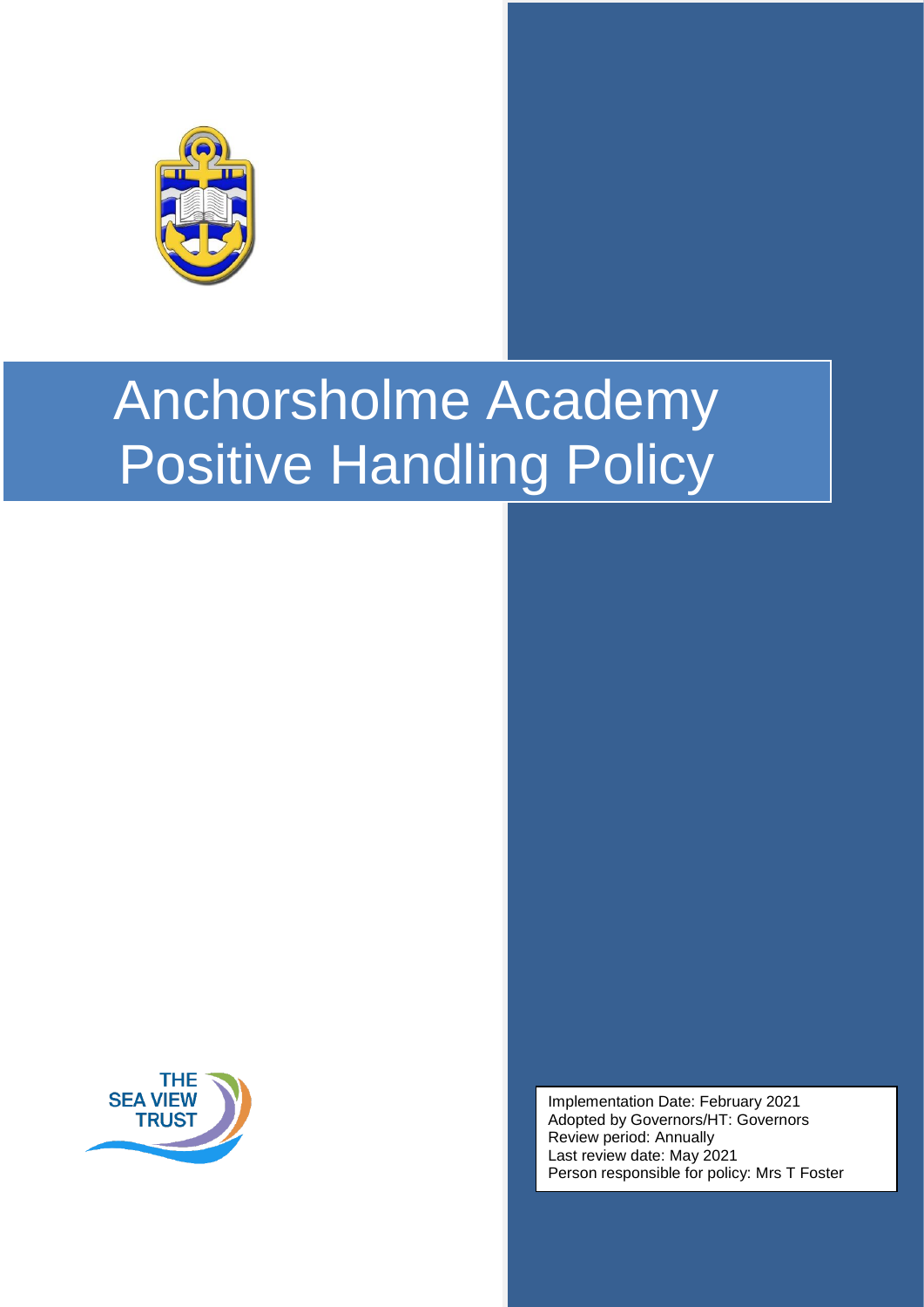#### **Statement of Intent**

Anchorsholme Academy believes that it is important to establish a safe, secure and stable environment to enable pupils to grow, develop and learn. To achieve this, the school recognises that, in certain circumstances, managing violence through control and restraint may be necessary.

This policy acknowledges that situations may arise in which staff members will be required to use positive handling, and in some cases reasonable force, in order to manage conflict when other measures have failed to do so.

The aim of this policy is to ensure that actions such as positive handling and reasonable force are used in a correct and safe manner, which is in accordance with the relevant legislation and national guidance.

#### **1. Legal Framework**

- 1.1. This policy has due regard to all relevant legislation including, but not limited to, the following:
	- The Education Act 2011
	- The Children Act 1989
	- The Equality Act 2010
- 1.2. This policy has due regard to the following guidance:
	- DfE (2013) 'Use of reasonable force in schools'
	- DfE (2018) 'Working Together to Safeguard Children'
	- **[Updated]** DfE (2020) 'Keeping children safe in education'
- 1.3. This policy operates in conjunction with the following school policies:
	- Allegations of Abuse Against Staff Policy
	- Safeguarding and Child Protection Policy
	- Behaviour and Discipline Policy

#### **2. Roles and Responsibilities**

- 2.1. The governing board is responsible for:
	- Monitoring the overall implementation of this policy.
	- Notifying the Headteacher that the Behaviour Policy should include the power to use reasonable force.
	- Evaluating the [Positive Handling Log](#page-7-0) to analyse how and when positive handling is used and identify any trends.
	- Reviewing this policy on an annual basis.
	- Responding to any complaints, in liaison with the Headteacher, from pupils or parents regarding the use of reasonable force.
- 2.2. The Headteacher is responsible for:
	- Deciding whether members of staff require additional training to enable them to carry out their responsibilities, considering the needs of pupils.
	- Ensuring all members of staff understand the correct conduct in terms of positive handling.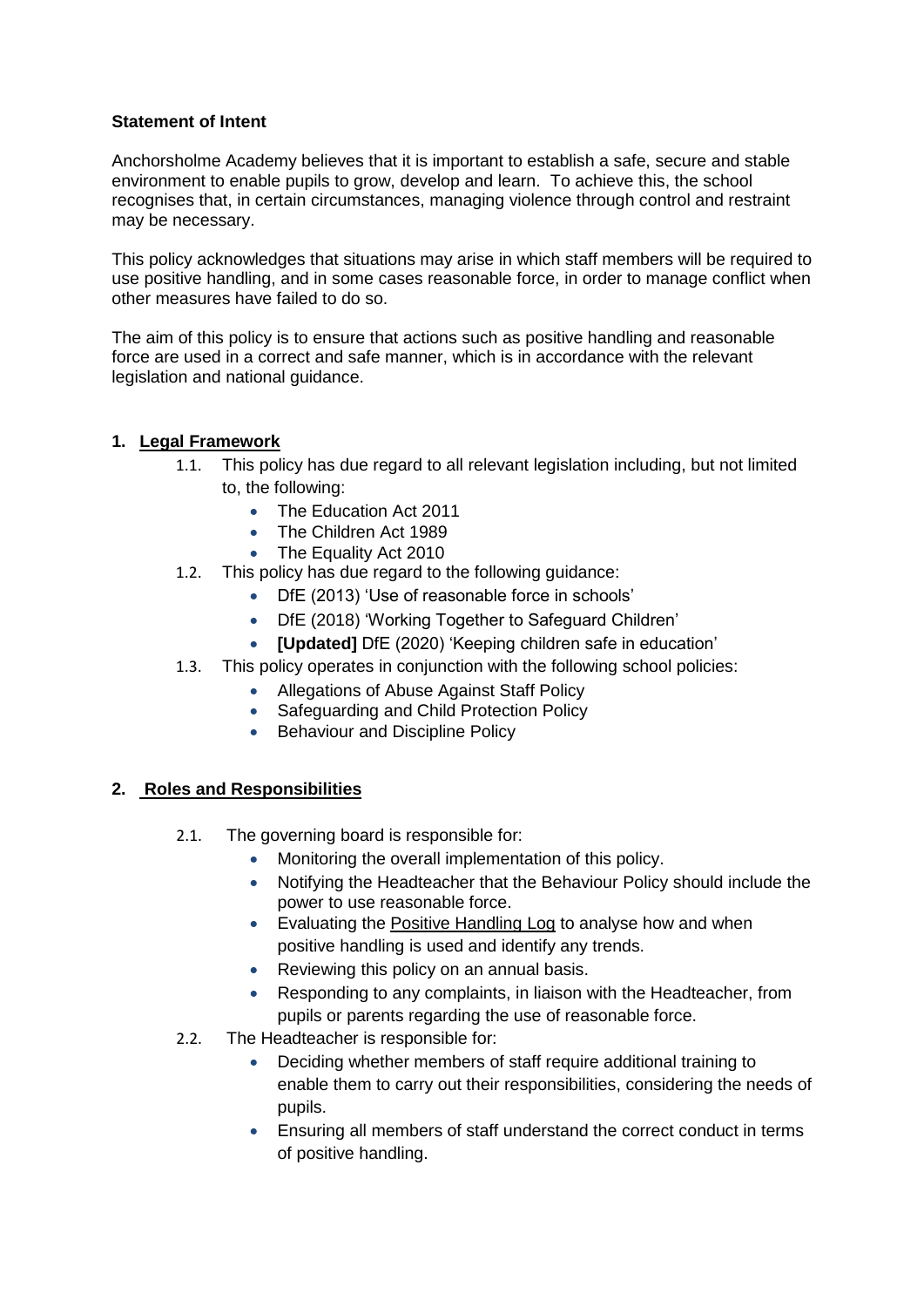- Handling any allegations of abuse in line with the Allegations of Abuse Against Staff Policy.
- Ensuring that any member of staff who uses reasonable force completes the Positive Handling Report Form.
- Maintaining the [Positive Handling Log](#page-7-0) and sending this to the governing board before each FGB meeting for it to be evaluated at the FGB meeting.
- Ensuring that the Behaviour Policy sets out the circumstances in which force might be used.
- Responding to any complaints, in liaison with the governing board, from pupils or parents regarding the use of reasonable force.
- 2.3. The SENCO is responsible for:
	- Providing training to members of staff on how to handle pupils with SEND.
	- Ensuring staff understand how pupils with SEND may react differently to reasonable force.
	- Ensuring that staff understand the additional vulnerability of pupils with SEND or medical conditions.
	- Developing individual behaviour plans for pupils with SEND or medical conditions that are agreed with the pupil's parents, and ensuring teaching staff are aware of these.
	- Ensuring that staff understand how reasonable force principles may need to be adapted for pupils with medical conditions.
- 2.4. The DSL is responsible for:
	- Providing staff with reasonable force training where the Headteacher deems it necessary. Staff in every year group have been trained via "Team Teach".
	- Ensuring all members of staff use reasonable force in accordance with this policy.
	- Reviewing this policy in liaison with the Headteacher and governing board.

# **3. What is positive handling?**

- 3.1. For the purpose of this policy, 'positive handling' is the positive application of force with the intention of protecting pupils and limiting damage to property.
- 3.2. Legal framework and national guidance often refer to the 'use of force' this policy uses the term 'positive handling' whenever possible.
- 3.3. Positive handling is used in the school to:
	- Restrain a pupil who has lost emotional self-control until the situation is diffused.
	- Limit the amount of harm that the pupil involved can do to themselves or others.
	- Demonstrate to pupils that they are within a safe environment in which adults can contain pupils' anger and other erratic emotions.
	- Protect all pupils against any form of physical intervention which is unnecessary, inappropriate, excessive or harmful.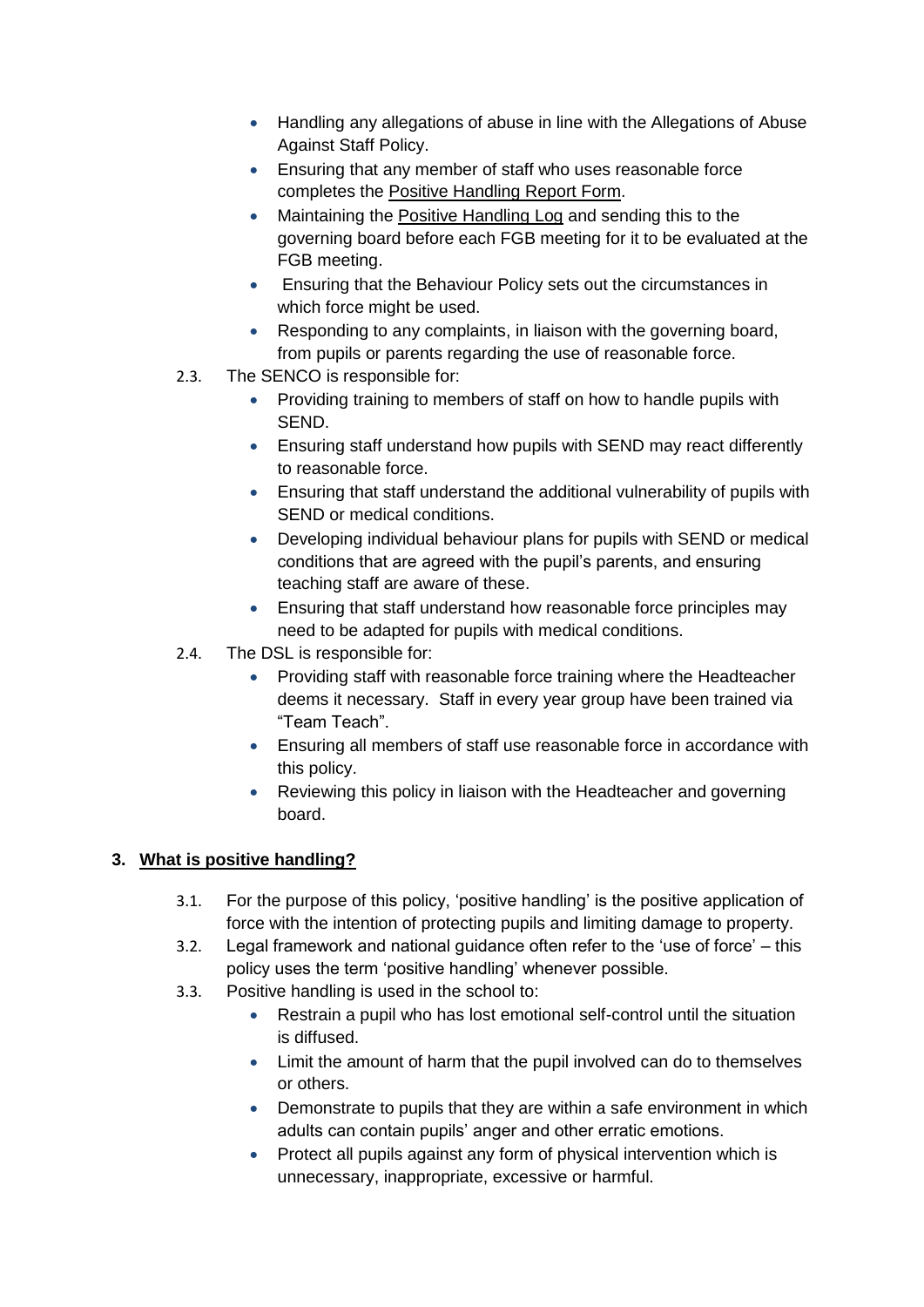- 3.4. Positive handling will be limited to emergency situations and used only as a last resort.
- 3.5. Where positive handling is required, the school will abide to the following guidance:
	- Initial intervention will always be without force.
	- Any physical intervention will follow other appropriate actions.
	- Staff will take a calm and measured approach in all situations.
	- A Positive Handling Report Form will be completed after an incident involving physical intervention.
- 3.6. Failure to positively handle a pupil who subsequently gets injured, or injures another pupil, could lead to an accusation of negligence.
- 3.7. Positive handling will never be invasive, humiliating or flirtatious in nature or take a form which could be seen as punishment.
- 3.8. Positive handling will be applied as an act of care and control with the intention of re-establishing verbal control as soon as possible and, at the same time, allowing the pupil to regain self-control.

#### **4. What is reasonable force?**

- 4.1. There is no statutory definition of reasonable force; it will always depend on what is considered necessary and proportionate, given the circumstance of the case.
- 4.2. The use of reasonable force is only acceptable to control pupils or restrain them, and involves using no more force than is needed in the circumstance.
- 4.3. 'Control' refers to either passive physical contact, such as blocking a pupil's path, or active physical contact, such as leading a pupil by the arm.
- 4.4. 'Restraint' refers to physically bringing a pupil under control, such as holding them back. This is typically used in more extreme circumstances, such as to separate two pupils fighting.
- 4.5. The degree of force that is used will depend on the pupil's circumstances, e.g. age.
- 4.6. Staff members will always use actions that are appropriate and in proportion to the circumstances of the incidents.
- 4.7. All incidents that involve the use of reasonable force will be reported to the Headteacher, recorded in writing and communicated to the pupil's parents.
- 4.8. The following list is not exhaustive, but provides examples of situations where the school may decide to use reasonable force:
	- Disruptive children must be removed from the classroom and are refusing instructions to leave.
	- Members of staff need to control disruptive pupils on school trips, or similar.
	- Members of staff must prevent a pupil from leaving a classroom where doing so would risk their safety or lead to behaviour that disrupts the behaviour of others.
	- A pupil is attacking a member of staff or another pupil.
	- A pupil is at serious risk of harming themselves and a member of staff must intervene to prevent this.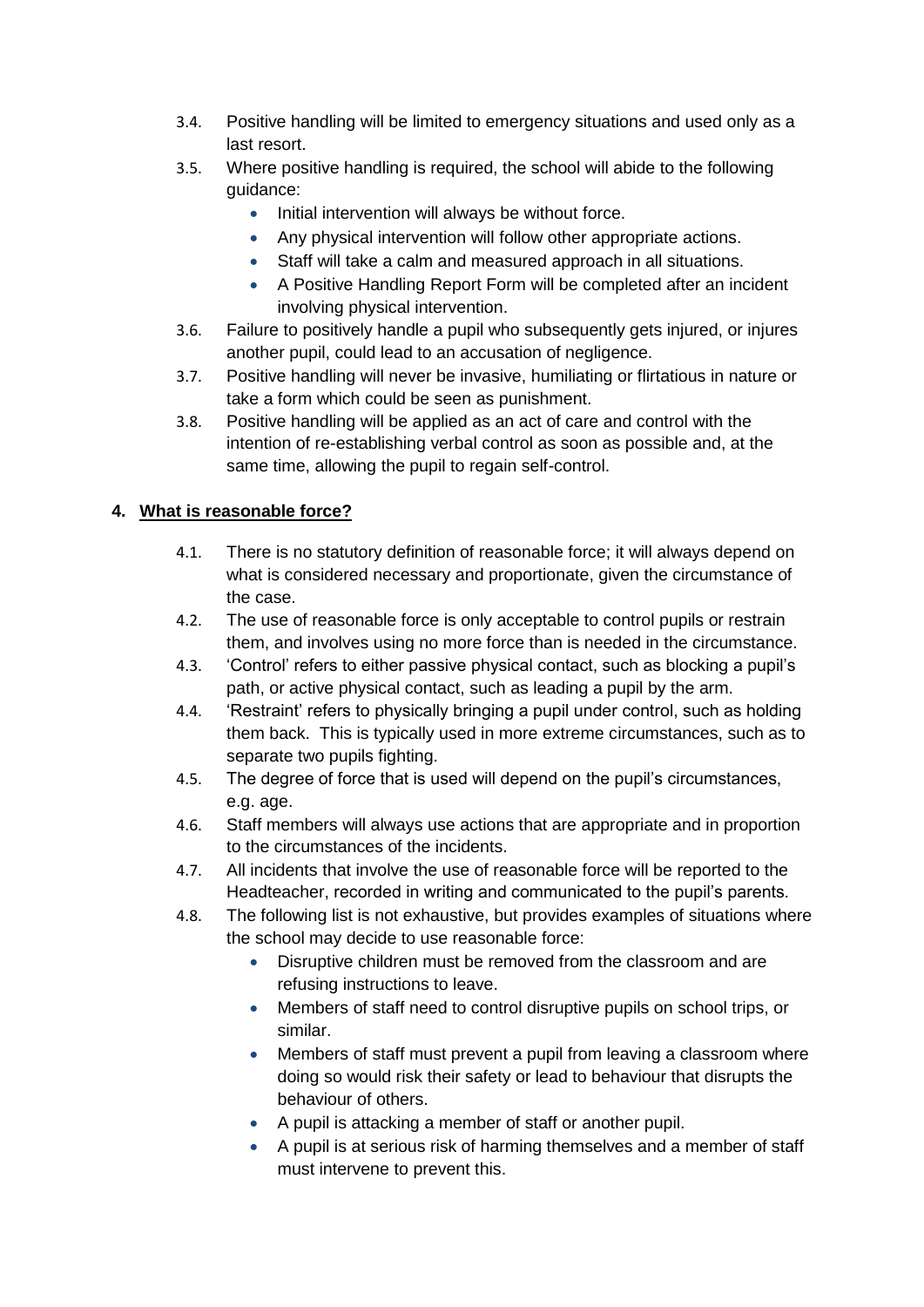- The Headteacher or authorised staff are conducting a search for items prohibited under the Education Act 1996, e.g. knives and weapons, alcohol and illegal drugs.
- 4.9. Physical intervention will never be used as a substitute for good behavioural management. De-escalation techniques will always be tried in the first instance.

## **5. Use of Positive Handling and Reasonable Force**

- 5.1. All members of staff will be permitted to use positive handling where they believe it to be appropriate, as long as all necessary precautions are taken.
- 5.2. The power to positively handle pupils also applies to any individual whom the Headteacher has identified as temporarily in charge, such as volunteers.
- 5.3. The decision to physically intervene during a situation is down to the professional judgement of the member of staff and always depends on the circumstances.
- 5.4. Staff will always calmly communicate the reasons for their actions to the pupil and explain why it was necessary in a non-threatening manner.
- 5.5. Staff will never give the impression that they are acting out of anger or are punishing the child.
- 5.6. All staff members will develop strategies and techniques for dealing with difficult pupils and situations, which they will use to diffuse and calm a situation.
- 5.7. In non-urgent situations, staff will always try and deal with a situation through other strategies before using force.
- 5.8. Staff members will always avoid acting in a way that could cause injury; however, dependant on the circumstances, this may not always be possible.
- 5.9. Where a member of staff believes that they are at risk, such as where an injury is likely to occur, they will not intervene in an incident without help and assistance of another staff member.
	- **Emergency intervention is necessary when there is a high risk of** pupils being injured or property being damaged.
	- If emergency intervention is required, a member of staff will use other methods of defusing the situation, without physically intervening, until assistance arrives.
- 5.10. Following the event, the pupil involved may be subject to separate disciplinary procedures, in which strategies should be formed to help avoid reoccurrence of such incidents.
- 5.11. Where necessary, external agencies, such as the Local Authority (LA) or the police if a crime has been committed, will be informed of the incident.
- 5.12. Only positive handling techniques as trained via "Team Teach" will be used. These will only be used by trained staff. Positive handling techniques which present an unacceptable risk and will not be used include:
	- The 'seated double embrace' where two staff members force a pupil into a sitting position and lean them forward whilst a third staff member monitors their breathing.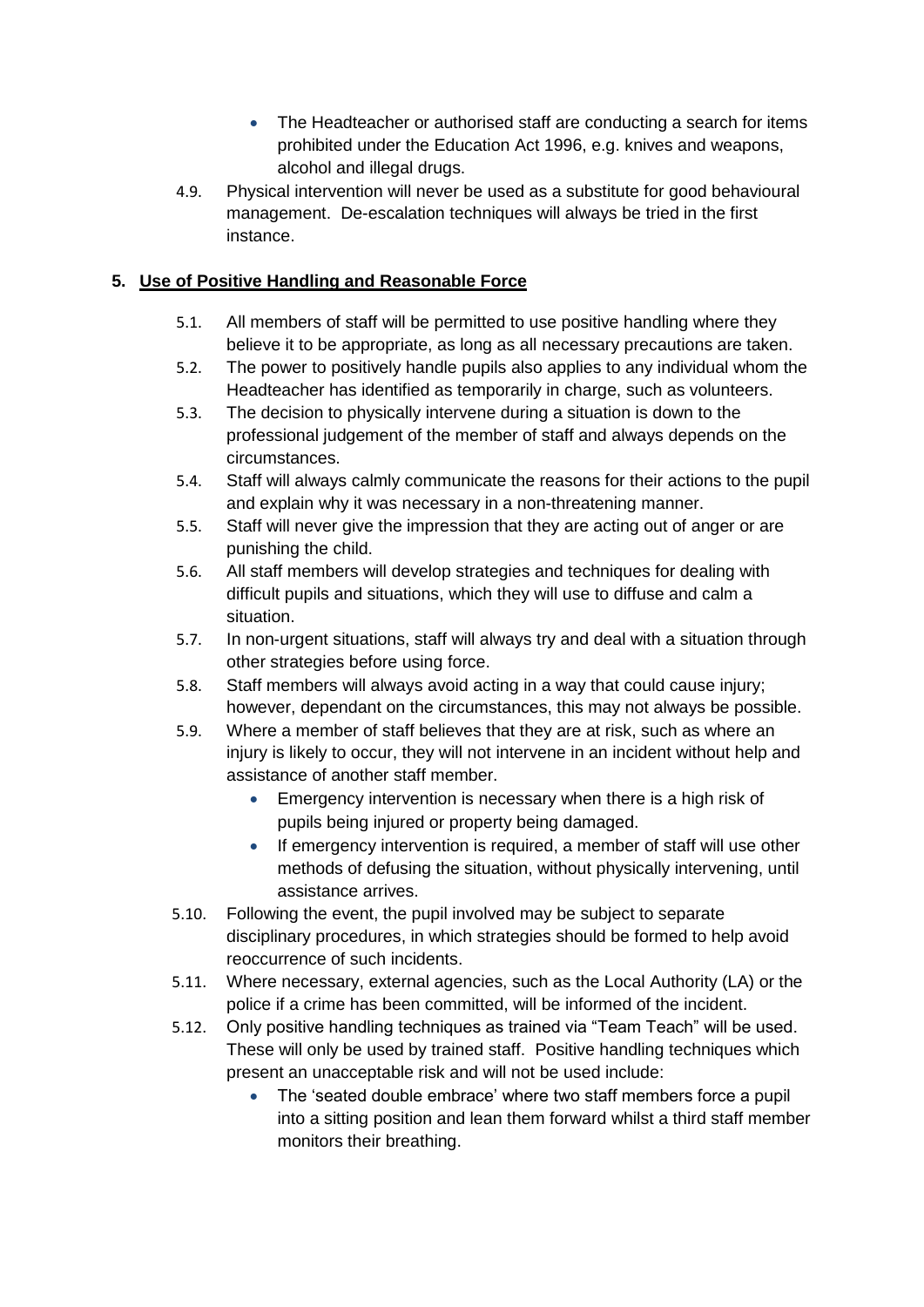- The 'double basket-hold' in which a pupil's arms are held across their chest.
- The 'nose distraction technique' which involves a sharp upward jab under the pupil's nose.

## **6. SEND and Medical Conditions**

- 6.1. The school will have due consideration to the risks posed by the additional vulnerability of pupils with SEND or medical conditions in terms of positive handling.
- 6.2. The SENCO will ensure that the stipulations of the Equality Act 2010 are adhered to in relation to reasonable adjustments, non-discrimination and the Public Sector Equality Duty.
- 6.3. The school will adhere to its SEND Policy at all times.
- 6.4. To reduce the occurrence of challenging behaviour that can necessitate the use of reasonable force, the SENCO will establish individual behaviour plans for more vulnerable pupils, e.g. those with SEND, that are agreed with the pupil's parents.
- 6.5. The SENCO will liaise with the DSL/Deputy DSL regarding the use of positive handling on pupils with SEND and establish how training may need to be amended.

## **7. Reporting Incidents**

- 7.1. A detailed written Positive Handling Log will be kept of any incidents where force is used.
- 7.2. Immediately following an incident, the member(s) of staff involved will verbally report the incident to the Headteacher (Deputy Headteacher in their absence) and provide a comprehensive written record of the situation as soon as possible, using the Positive Handling Report Form .
- 7.3. The written report of the incident must be thorough, including as much detail as possible as to what had happened before, during and after the incident, and describing any injuries incurred due to the event.
- 7.4. The Headteacher (Deputy Headteacher in their absence) will make the decision as to whether it is appropriate to inform the pupil's parents of the details of an incident. If it is appropriate, the following will be adhered to:
	- Parents will be informed in writing and a copy of this report will be given to the member(s) of staff involved in the incident.
- 7.5. The report will inform parents of their right to complain about the use of positive handling and reasonable force, in line with the Complaints Procedures Policy.
- 7.6. If a member of staff witnesses or suspects the use of positive handling or reasonable force, where another member of staff is actively involved in physical intervention, they will report this to the Headteacher immediately.
- 7.7. Any allegations against staff will be dealt with as a matter of urgency, and in accordance with the procedures outlined in the Allegations of Abuse Against Staff Policy.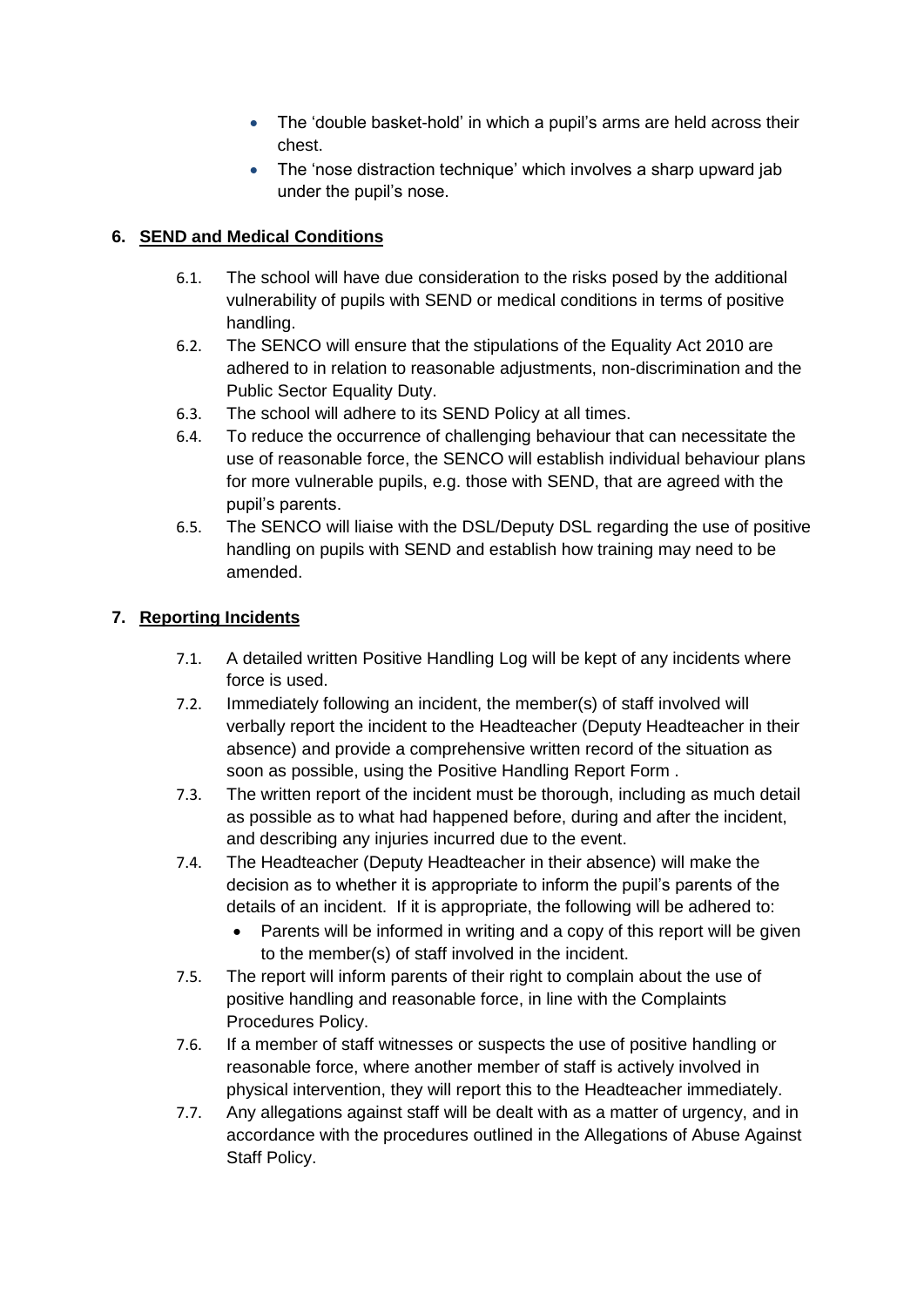- 7.8. The Headteacher will be responsible for conducting a thorough investigation to find out the correct details of what occurred; this may include talking to other pupils about the incident, for instance those who witnessed the event.
- 7.9. Once concluded, the Positive Handling Report Form must be filed in the Positive Handling Log – located in the school office.

# **8. Complaints**

- 8.1. All members of staff should be aware of the consequences and legal retributions that can occur following the incorrect use of positive handling and force.
- 8.2. All complaints regarding the use of positive handling or force will be investigated in a thorough and speedy manner.
- 8.3. The person making the complaint is responsible for proving that their allegations are true, and therefore, it is not for the member of staff to prove that their actions were made reasonably.
- 8.4. In the case where a member of staff has acted within the law, this will provide a defence to any civil or criminal prosecution.
- 8.5. Members of staff accused of using excessive force will not be automatically suspended as a response to the allegations. The following procedure will be adhered to:
	- Careful consideration will be given to whether the case warrants a person being suspended until the allegation is resolved.
	- The governing board will always take into account whether a staff member has acted within the law when considering whether or not to take disciplinary action against a staff member involved in an incident.
	- Where a member of staff is suspended, the school will ensure that the staff member has access to a named contact that can provide support and guidance.
	- The school can organise pastoral care through the EAP for any member of staff who is subject to a formal allegation.

# **9. Staff Training**

- 9.1. The DSL will conduct regular safeguarding training for all members of staff; the training should touch on the most effective positive handling strategies and use of reasonable force techniques ("Team Teach").
- 9.2. Staff should be aware of subsequent risks of their actions and fully understand when it is appropriate and necessary to use such actions.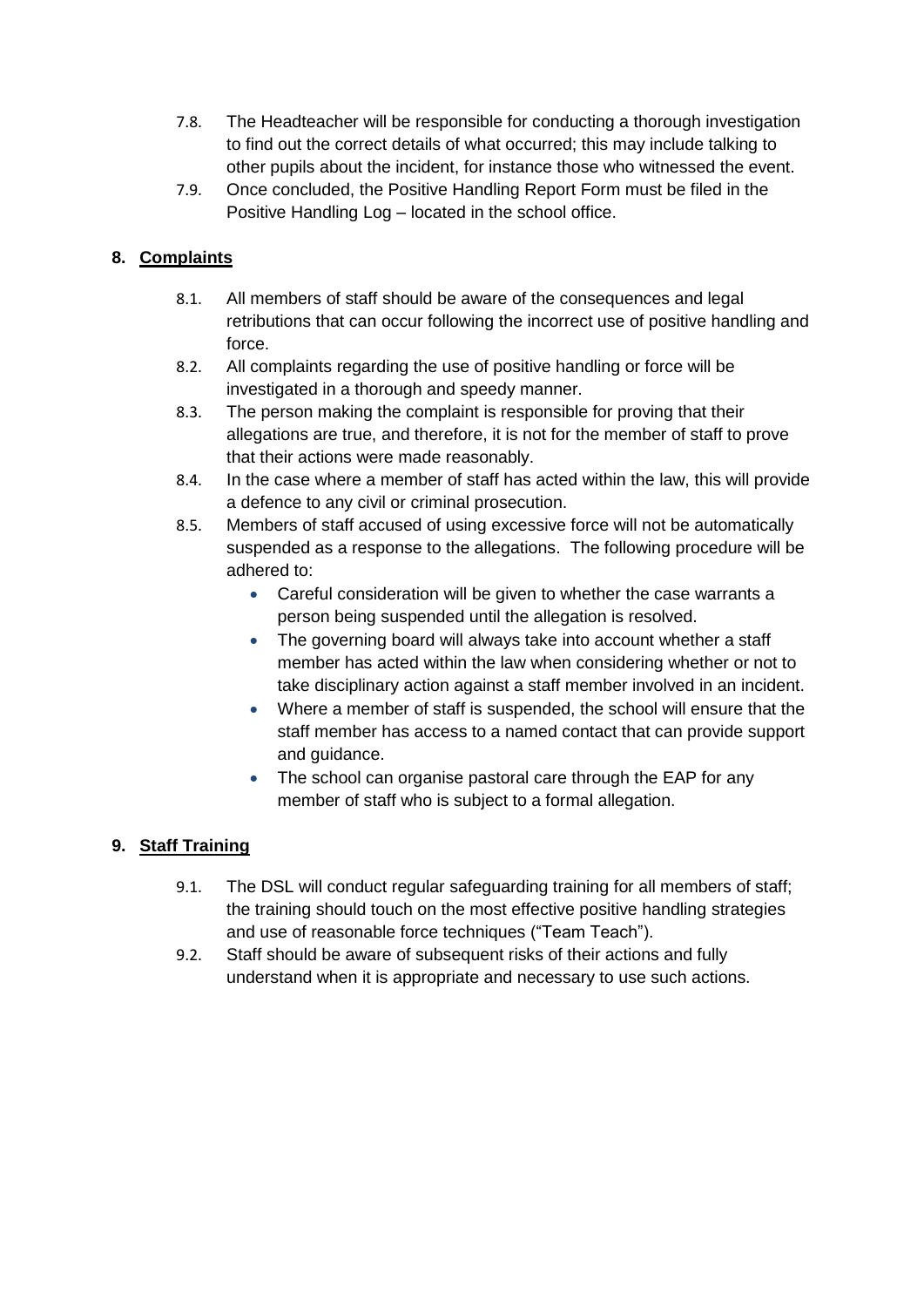# **Positive Handling Report (using Team Teach Techniques)**

<span id="page-7-0"></span>

| Seen by Head: | Date: | Logged in book |  |
|---------------|-------|----------------|--|

#### **Section A**

Г

| Name of child | Class      |  |
|---------------|------------|--|
| Date          | Year group |  |
| Place         | Time       |  |

| Names of staff            |  |
|---------------------------|--|
| . .<br>Names of witnesses |  |
|                           |  |

# **Reason for Intervention**

| Immediate danger of personal injury to self | Immediate danger of injury to another person |  |         |          |                   |            |  |
|---------------------------------------------|----------------------------------------------|--|---------|----------|-------------------|------------|--|
| Disruption to other pupils                  | Fighting                                     |  | Assault |          | Verbal threats    | Accidental |  |
| To avoid damage to property                 | To prevent / interrupt<br>absconding         |  |         | Off Site | Within<br>Grounds |            |  |

## **Describe the lead up to the incident/behaviour**

| <b>De-escalation Techniques Used</b> |                        |                   |  |  |  |  |  |  |
|--------------------------------------|------------------------|-------------------|--|--|--|--|--|--|
| Verbal Advice & Support              | Humour                 | Distraction       |  |  |  |  |  |  |
| Reassurance                          | <b>Options Offered</b> | Step Away         |  |  |  |  |  |  |
| <b>Calm Talking</b>                  | Time Out Offered       | Time Out Directed |  |  |  |  |  |  |
| Non-threatening Body Language        | Other (please specify) |                   |  |  |  |  |  |  |